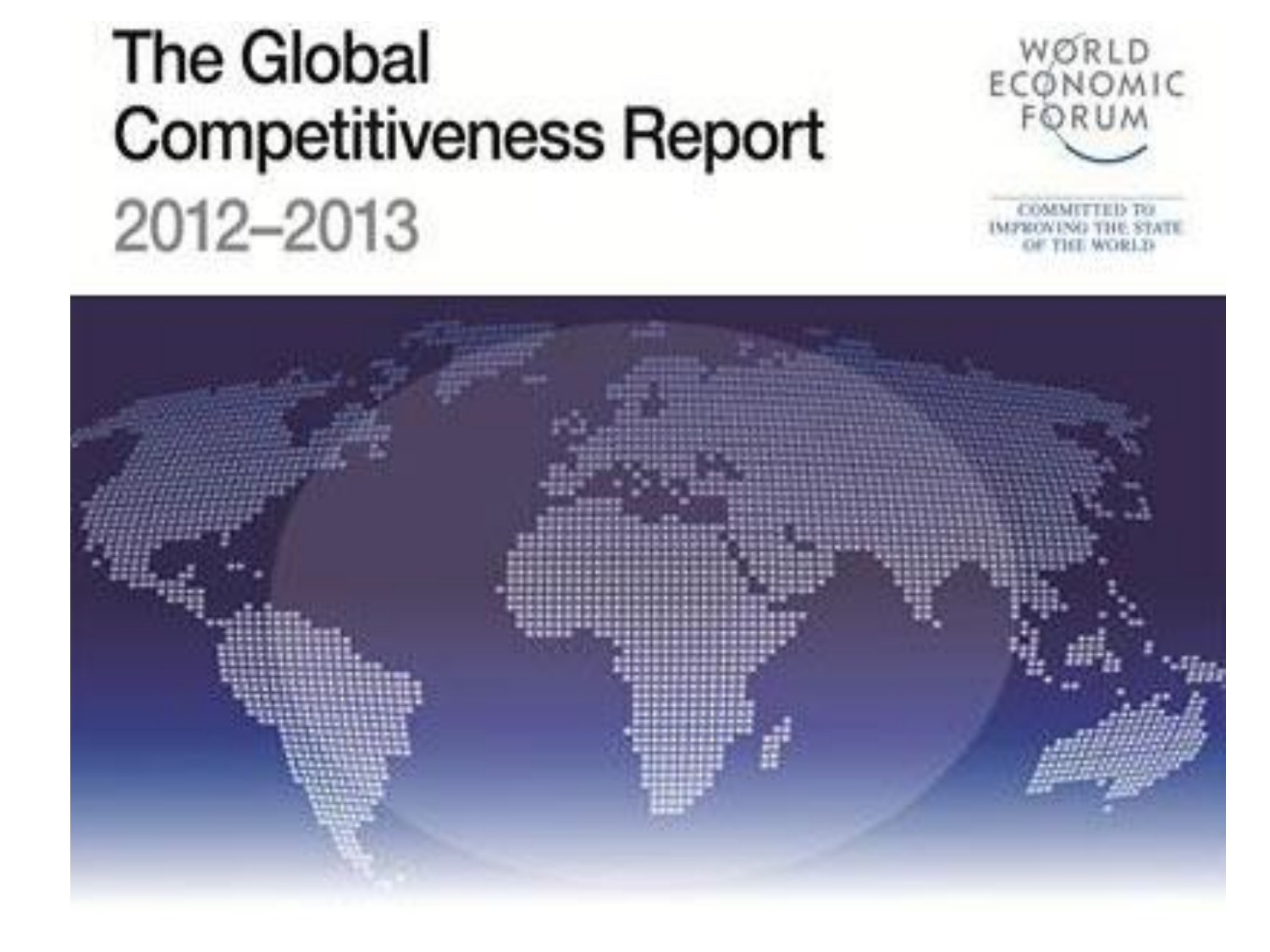# **The Global Competitiveness Index – What is Measured**

### **What is Global Competitiveness Index (GCI)**

GCI is defined by the World Economic Forum. It is a set of institutions, policies, and factors that determine the level of productivity of a country, conditions of public institutions and technical conditions

### **Data used in GCI**

 Rating uses public accessible (statistic) datas **(WB, IMF, etc.)** and results of findings made by **World Economic Forum**. These findings are made annually with the support of partner institutions (research institutions and business centers)

### **What GCI Report contains**

- GCI analysis the factors that play significant role in creating favorable business-climate environment in the country and are important for competitiveness and manufacture point of view
- $\triangleright$  It considers strength and weaknesses of a country, identifies priorities for the facilitation of political reforms implementation

### **How many countries GCI Report encompass**

The report 2012-2013 encompasses **144** countries.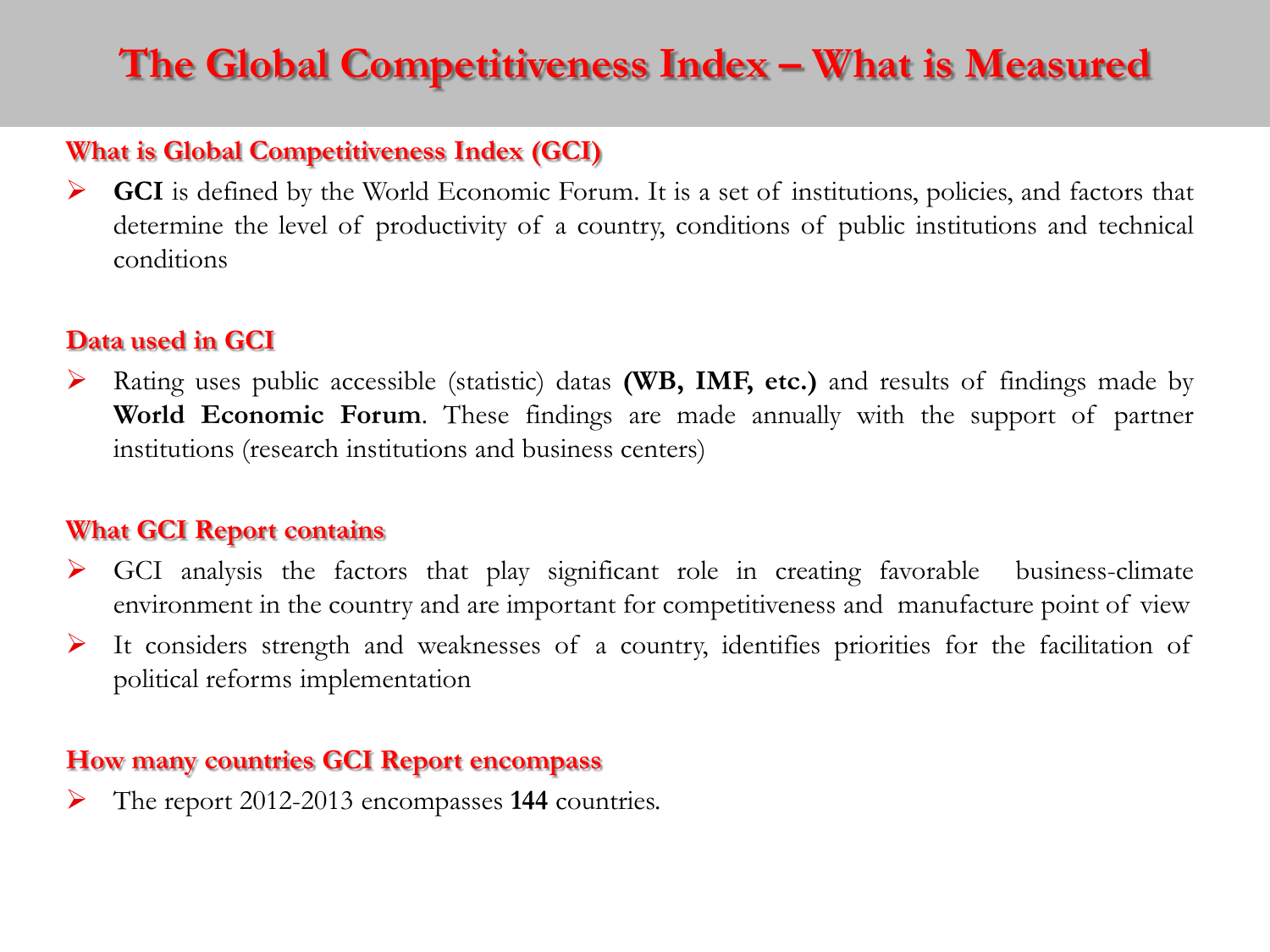## **GCI - Ranking**

**In 2012-2013, Georgia takes 77th position, its ranking score amounts to 4,07 (middle indicator)**



### **Georgia's Rating by Years Comparison of Georgia's Rating with other Countries**

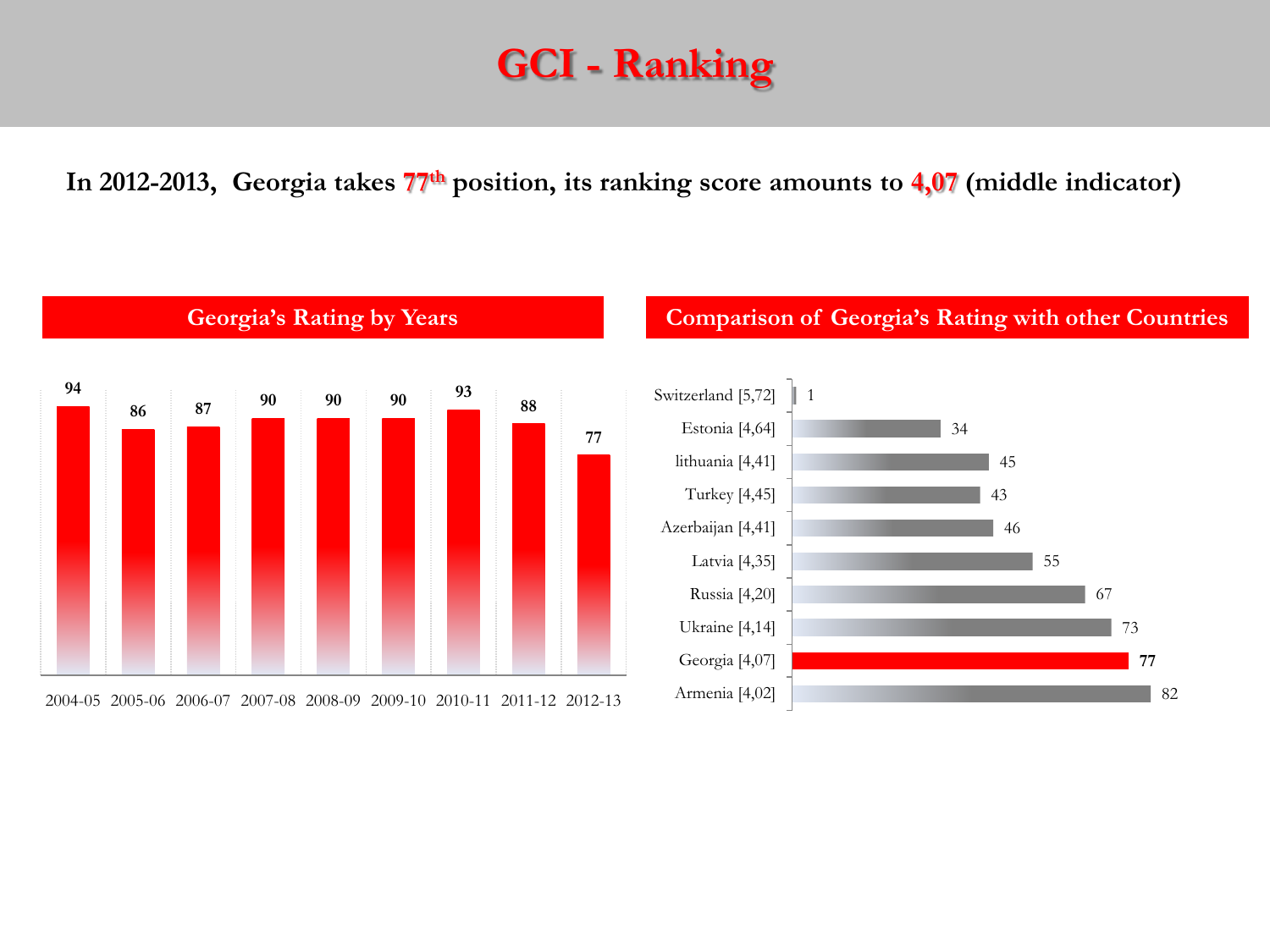# **GCI – Stages of Development**

### **What does factor group contain**

- GCI contains three stages of country development:
	- o Factor-driven stage
	- o Efficiency-driven stage
	- o Innovation-driven stage

In the Global Competitiveness Report 2012/2013 Georgia fell in the classification of **Transition from Stage 2 to Stage** 3 instead of Transition from Stage 1 to Stage *2* in 2011/2012

| <b>Stages of Development</b>       | GDP per capita (US\$) | <b>Number of Countries</b>                                             |
|------------------------------------|-----------------------|------------------------------------------------------------------------|
| I. Stage-Factor-driven             | Less than 2000        | 38 economies (including Moldova)                                       |
| Transition from Stage 1 to Stage 2 | 2,000-2,999           | 17 economies (including Azerbaijan)                                    |
| II. Stage-Efficiency-driven        | 3,000-8,999           | 33 economies (including Georgia,<br>Armenia, Ukraine)                  |
| Transition from Stage 2 to Stage 3 | 9,000-17,000          | 21 economies (including Russia,<br>Turkey, Latvia, Lithuania, Estonia) |
| III. Stage-Innovation-driven       | More than $17,000$ US | 35 economies                                                           |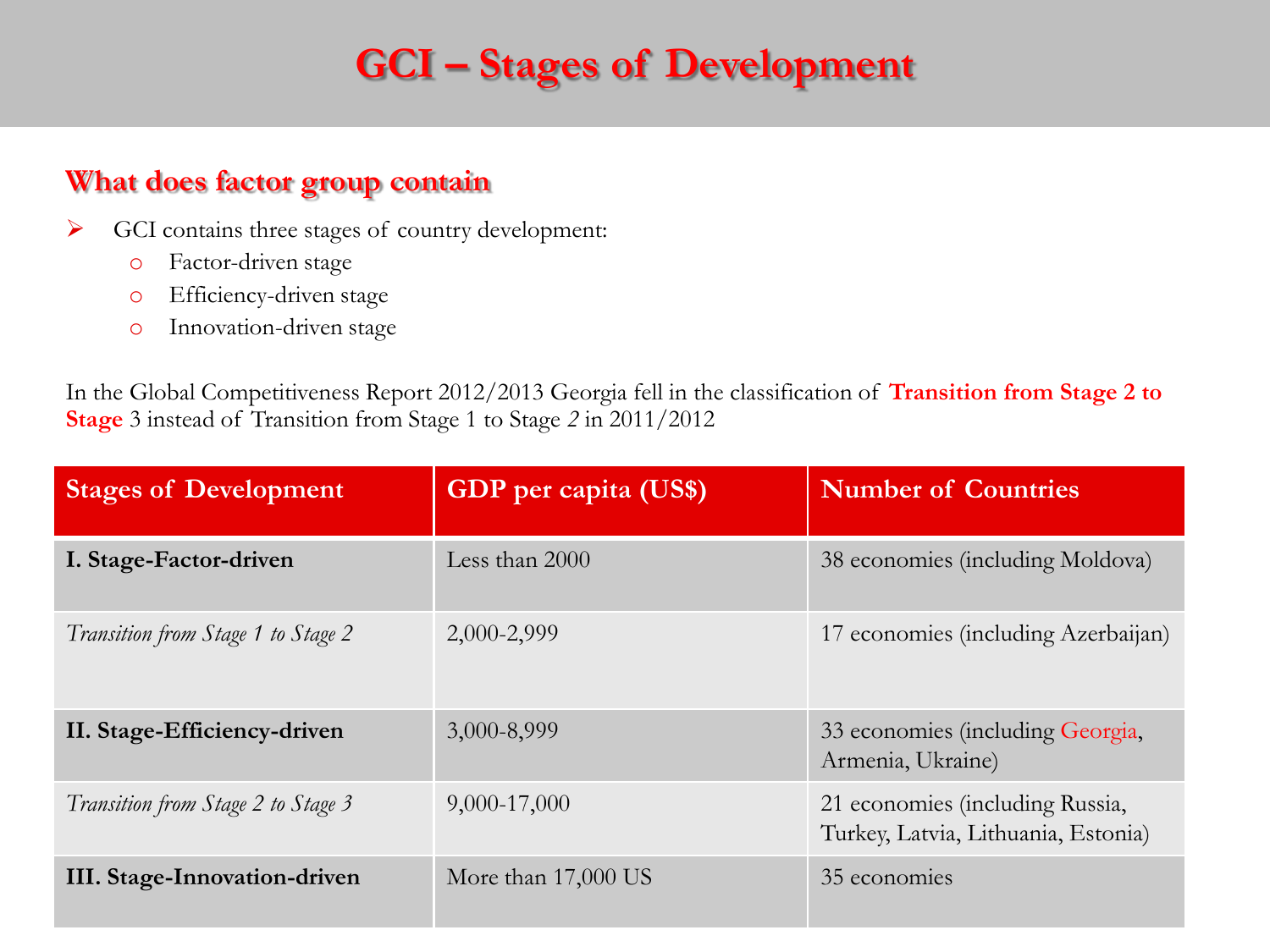# **GCI – Sub-indexes & Pillars**

Three main stages of country development contain 3 sub-indexes, that are grouped into **12 pillars of competitiveness**

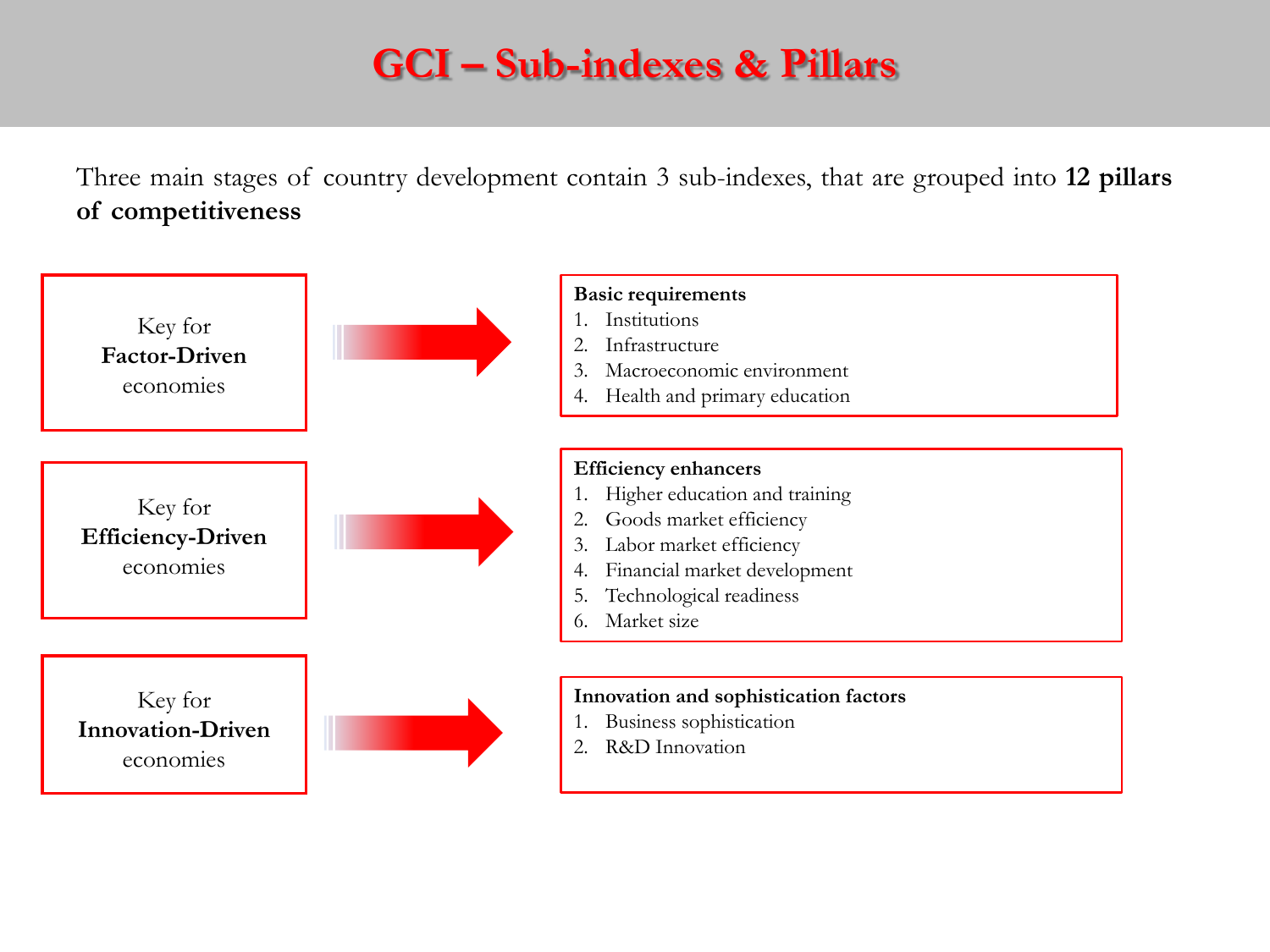# **GCI – Ranking by Sub-indexes & Pillars**

### **In 2012-2013 Georgia's position compared to 2011-12:**

- Basic requirements **64th** position with the score of **4.63** (improved by 22 steps)
- $\triangleright$  Efficiency enhancers  $87<sup>th</sup>$  position with the score of **3.84** (improved by 2 steps)
- Innovation and sophistication factors **120th** position with the score of **3.00** (worsened by 3 steps)



#### **Sub-indexes 2006-2013**

■ Basic requirements ■ Efficiency enhancers ■ Innovation and sophistication factors



**Pillars 2012-13**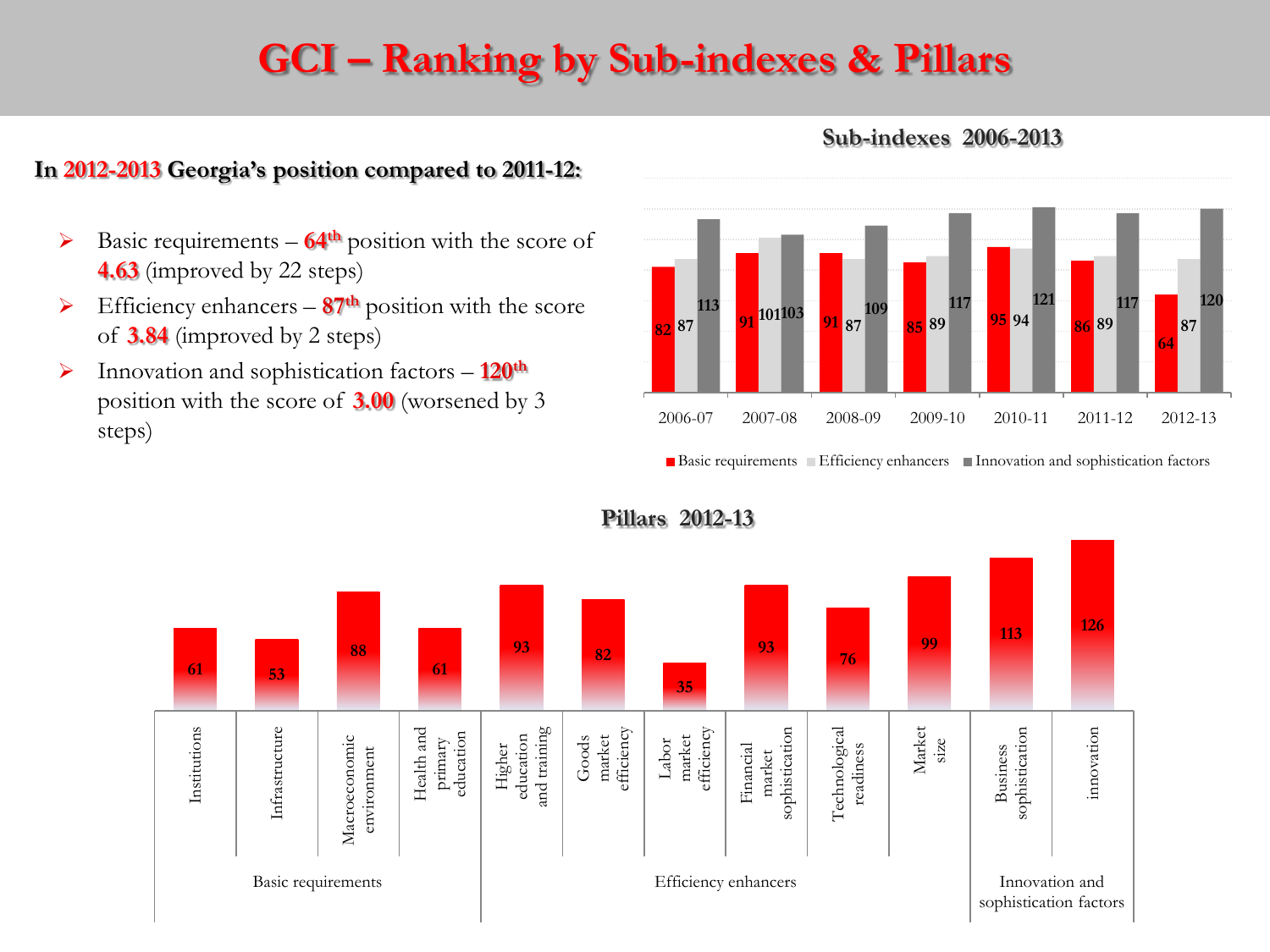### **GCI – Indicators and Scores**

**12 pillars of competitiveness are grouped into 3 factor groups, which encompass 111 components. Pillars are measured by the scores from 0 to 7, components - by the scores from 0 to 100.**

- $\triangleright$  from 5.45 to 7 score very high indicator
- $\triangleright$  from 4.51 to 5.44 score high indicator
- $\triangleright$  from 3.51 to 4.50 score middle indicator
- $\triangleright$  from 3.01 to 3.50 score law indicator
- $\triangleright$  from 0 to 3 score very law indicator

#### **These components are divided into 2 directions**:

- $\triangleright$  competitive advantage
- competitive disadvantage

### **In 2012/2013 Out of 111 components, Georgia has**

- **competitive advantage -** in **25** components (23 components in 2011/2012)
- **competitive disadvantage -** in **86** components (88 components in 2011/2012)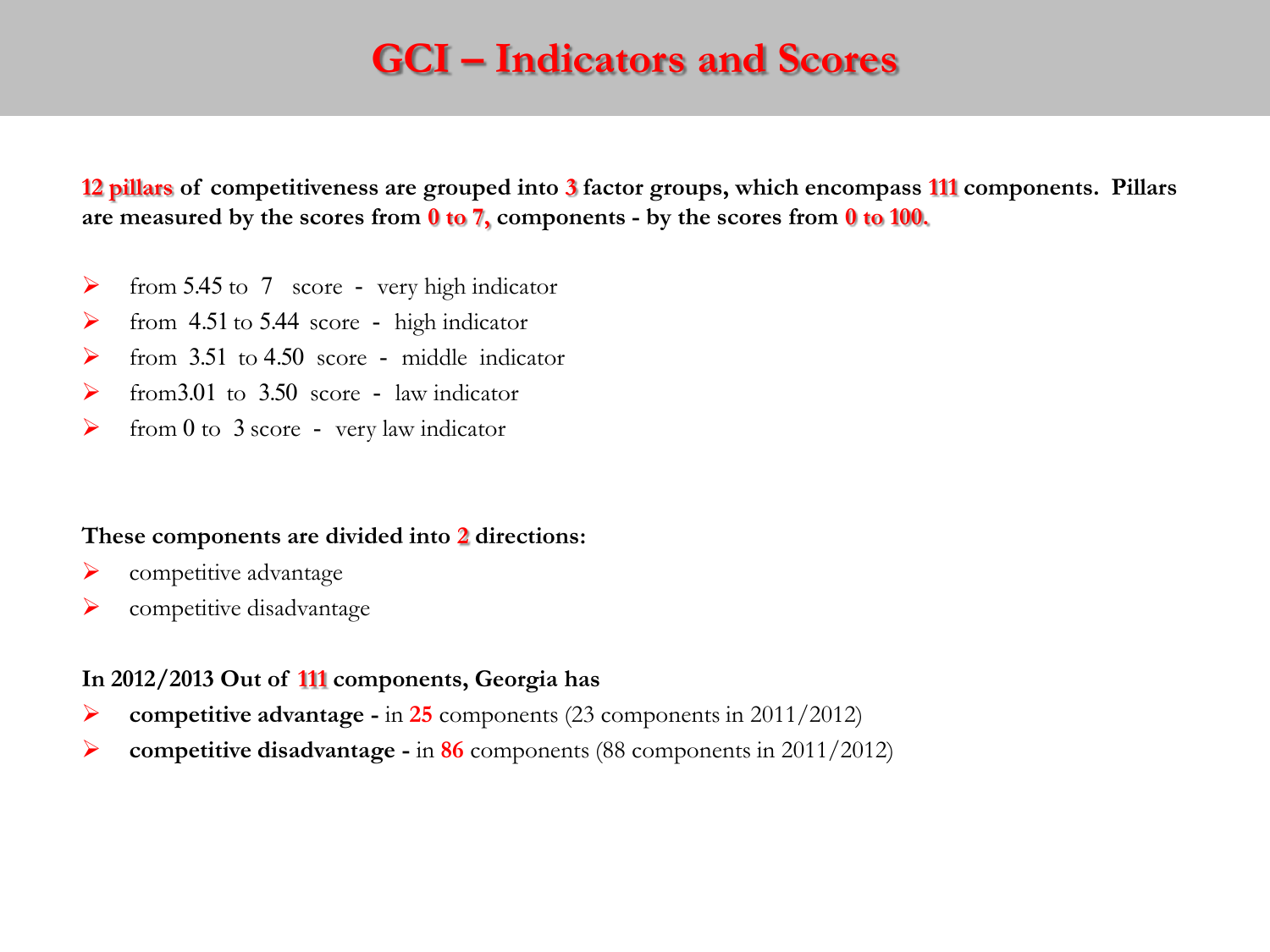## **Factor Driven – Basic Requirements**

### **Pillar I. Institutions (overall score - 4.00)**

#### **This Pillar is measured by 22 components:**

#### **Competitive advantage - in 6 components:**

- o Diversion of public funds **30th place (4.7 score)**
- o Burden of government regulation **9 th place (4.6 score)**
- o Transparency of government policymaking **36th place (4.8 score)**
- o Strength of auditing and reporting standards **94th place (4.3 score)**
- o Strength of investor protection **17th place (7.0 score)**
- o Irregular payments and bribes **26th place (5.6 score)**

#### **Competitive disadvantage - in 16 components:**

- o Property rights **131st place (3.1 score)**
- o Intellectual property protection **126th place (2.6 score)**
- o Public trust in politicians **63rd place (3.0 score)**
- o Judicial independence **95th place (3.2)**
- o Favoritism in decisions of government officials **51st place (3.4 score)**
- o Efficiency of legal framework in settling disputes **89th place (3.4 score)**
- o Efficiency of legal framework in challenging regulations **106th place 3.1 score)**
- o Wastefulness of government spending **52nd place (3.5 score)**
- o Provision of gov's services for improved business performance **N/A**
- o Business costs of crime and violence **56th place (5.1 score)**
- o Organized crime **75th place (5.2 score)**
- o Reliability of police services **37th place (5.1 score)**
- o Ethical behavior of firms **55th place (4.1 score)**
- o Efficacy of corporate boards **100th place (4.2 score)**
- o Protection of minority shareholders' interests **114th place (3.6 score)**
- o Business costs of terrorism **81st place (5.5 score)**

### **Pillar II. Infrastructure (overall score - 4.35)**

**This indicator is measured by 9 components:**

### **Competitive advantage - in 3 component:**

- o Quality of railroad infrastructure **34th place (4.0 score)**
- o Quality of electricity supply **46th place (5.5 score)**
- o Fixed telephone lines **40th place (102.3 score)**

### **Competitive disadvantage - in 6 components:**

- o Quality of overall infrastructure **55th place (4.6 score)**
- o Quality of roads **54th place (4.4 score)**
- o Quality of port infrastructure **65th place (4.3 score)**
- o Quality of air transport infrastructure **82nd place (4.3 score)**
- o Available airline seat kilometers **110th place (29.4 score)**
- o Mobile telephone subscriptions **83rd place (31.0 score)**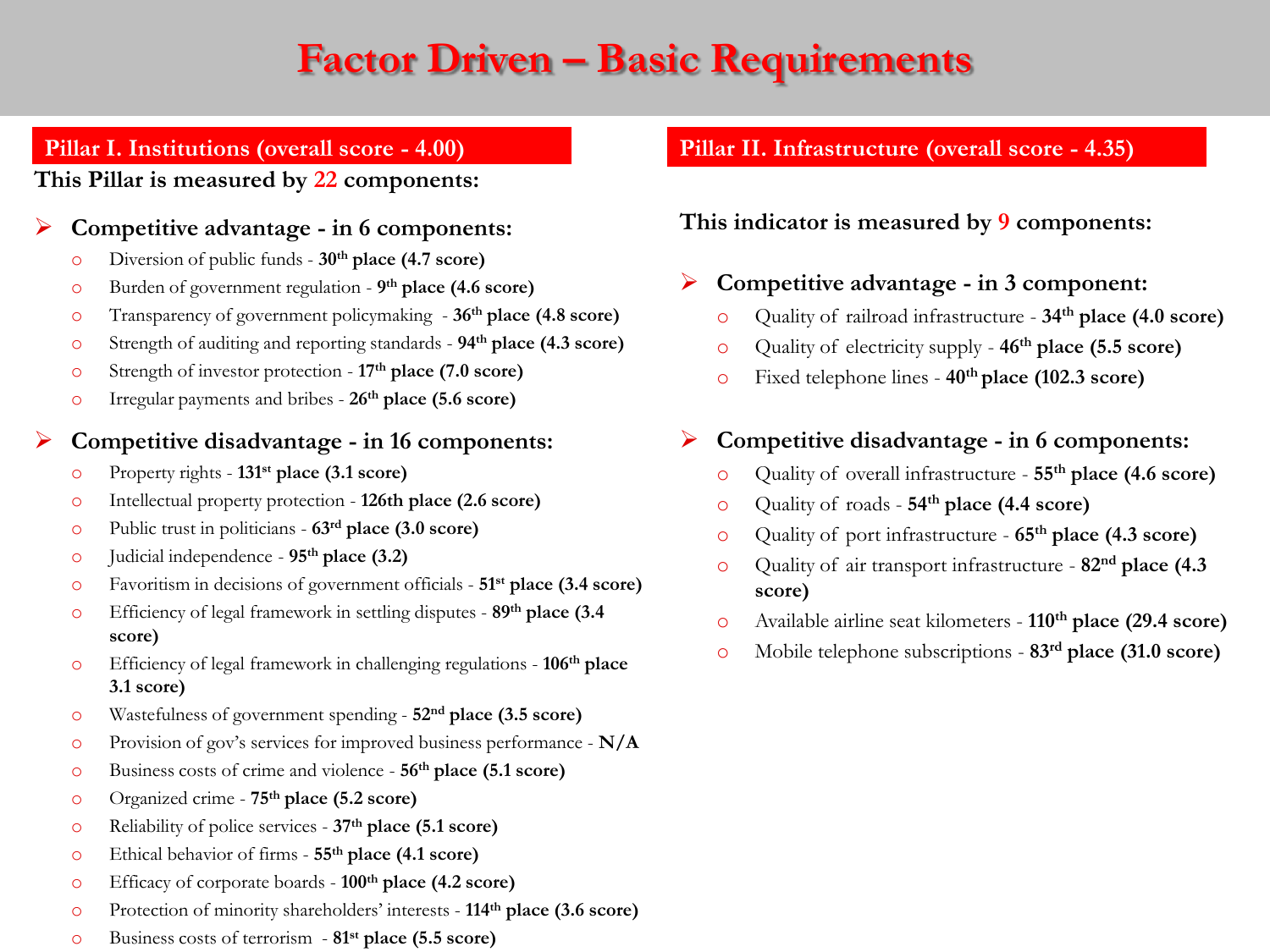### **Factor Driven – Basic Requirements**

### **Pillar III. Macroeconomic Environment (overall score - 4.40)**

**This pillar is measured by 5 components:**

- **Competitive advantage - in 1 component:**
	- o Government budget balance ,% of GDP **37th place (-0.9 score)**

#### **Competitive disadvantage - in 4 components:**

- o Gross national savings,% of GDP **122nd place (10.9 score)**
- o Inflation, annual % change **125th place (8.5 score)**
- o Government debt ,% of GDP 5**3 rd place (33.9 score)**
- o Country credit rating **91st place (35.7 score)**

**Pillar IV. Health and Primary Education (overall score - 5.79)**

#### **This pillar is measured by 10 components:**

- **Competitive advantage - in 2 component:**
	- o HIV prevalence **12th place (0.1 score)**
	- o Primary education enrollment **7 th place (99.6 score)**

### **Competitive disadvantage - in 8 components:**

- o Business impact of malaria **86th place (5.7 score)**
- o Malaria incidence **75th place (0.2 score)**
- o Business impact of tuberculosis **91st place (4.9 score)**
- o Tuberculosis incidence **96th place (107 score)**
- o Business impact of HIV/AIDS **76th place (5.2 score)**
- o Infant mortality **84th place (20 score)**
- o Life expectancy **73rd place (73.3 score)**
- o Quality of primary education **91st place (3.4 score)**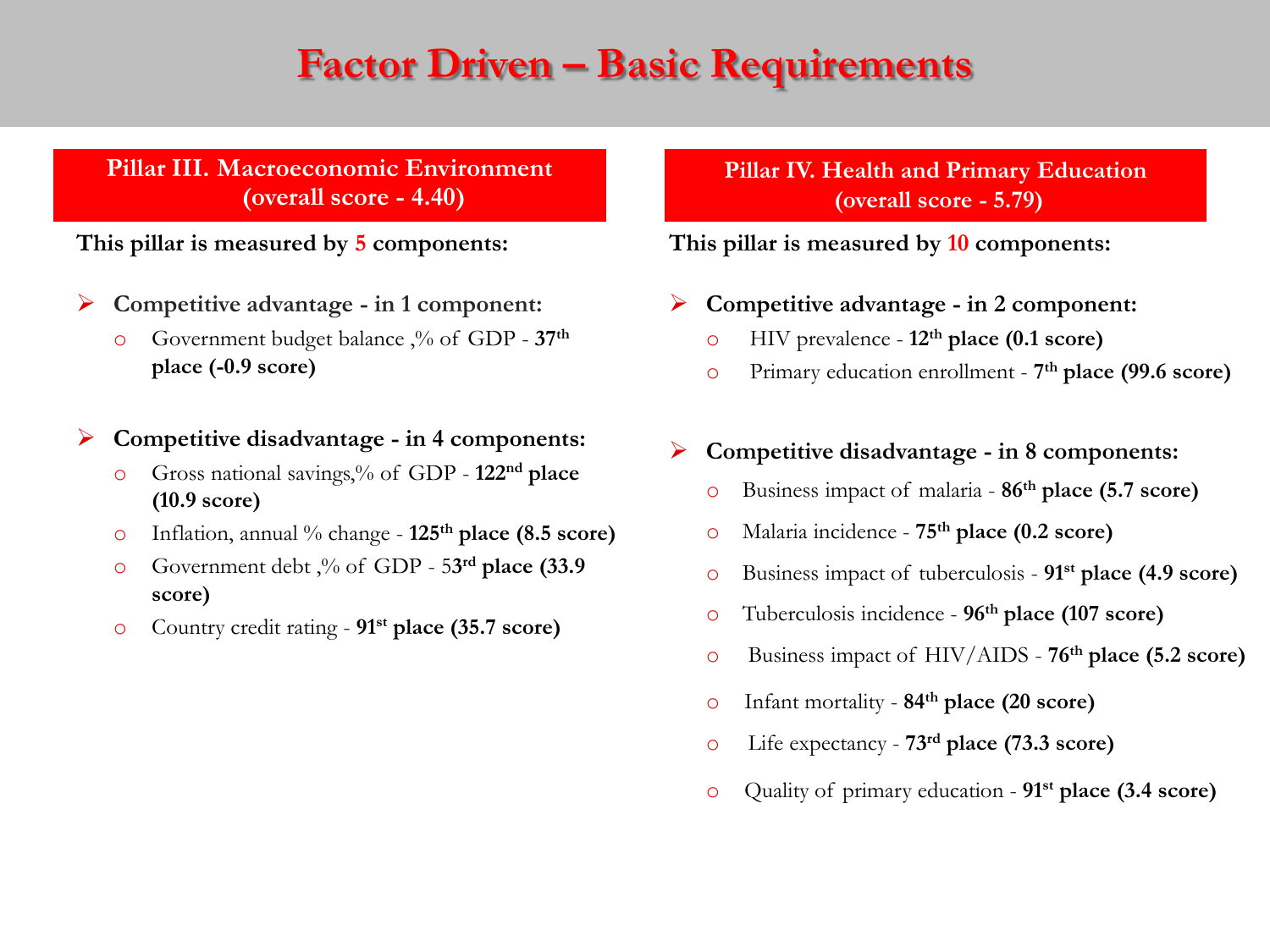### **Efficiency Driven - Efficiency Enhancers**

**Pillar V. Higher Education and Training (overall score - 3.82)**

**This pillar is measured by 8 components:**

**Competitive disadvantage - in 5 components:**

- o Secondary education enrollment **80th place (86.2 score)**
- o Tertiary education enrollment **77th place (28.2 score)**
- o Quality of math and science education **101st place (3.5 score)**
- o Internet access in schools **65th place (4.3 score)**
- o Availability of research and training services **119th place (3.3 score)**
- o Quality of the educational system **- 114th place (3 score)**
- o Quality of management schools **110th place (3.6 score)**
- o Extent of staff training **101st place (3.6 score)**

**Pillar** VI. **Goods Market Efficiency (overall score - 4.18)**

**This pillar is measured by 16 components:**

**Competitive advantage - in 8 components:**

- o Extent and effect of taxation **38th place (3.9 score)**
- o Total tax rate, % profit **11th place (16.5 score)**
- o Number of procedures to start a business **3 rd place (2 score)**
- o Number of days to start a business **2 nd place (2 score)**
- o Prevalence of trade barriers **21st place (5 score)**
- o Trade tariffs, % duty **33rd place (1 score)**
- o Burden of customs procedures **13rd place (5.2 score)**
- o Imports as a percentage of GDP **45th place (57.6 score)**
- **Competitive disadvantage - in 8 components:**
	- o Extent of market dominance **121st place (3.2 score)**
	- o Intensity of local competition **127th place (3.9 score)**
	- o Effectiveness of anti-monopoly policy **141st place (2.9 score)**
	- o Agricultural policy costs **128th place (3.1 score)**
	- o Degree of customer orientation **120th place (3.9 score)**
	- o Prevalence of foreign ownership **121st place (3.9 score)**
	- o Business impact of rules on FDI **51st place (4.8 score)**
	- o Buyer sophistication **106th place (3 score)**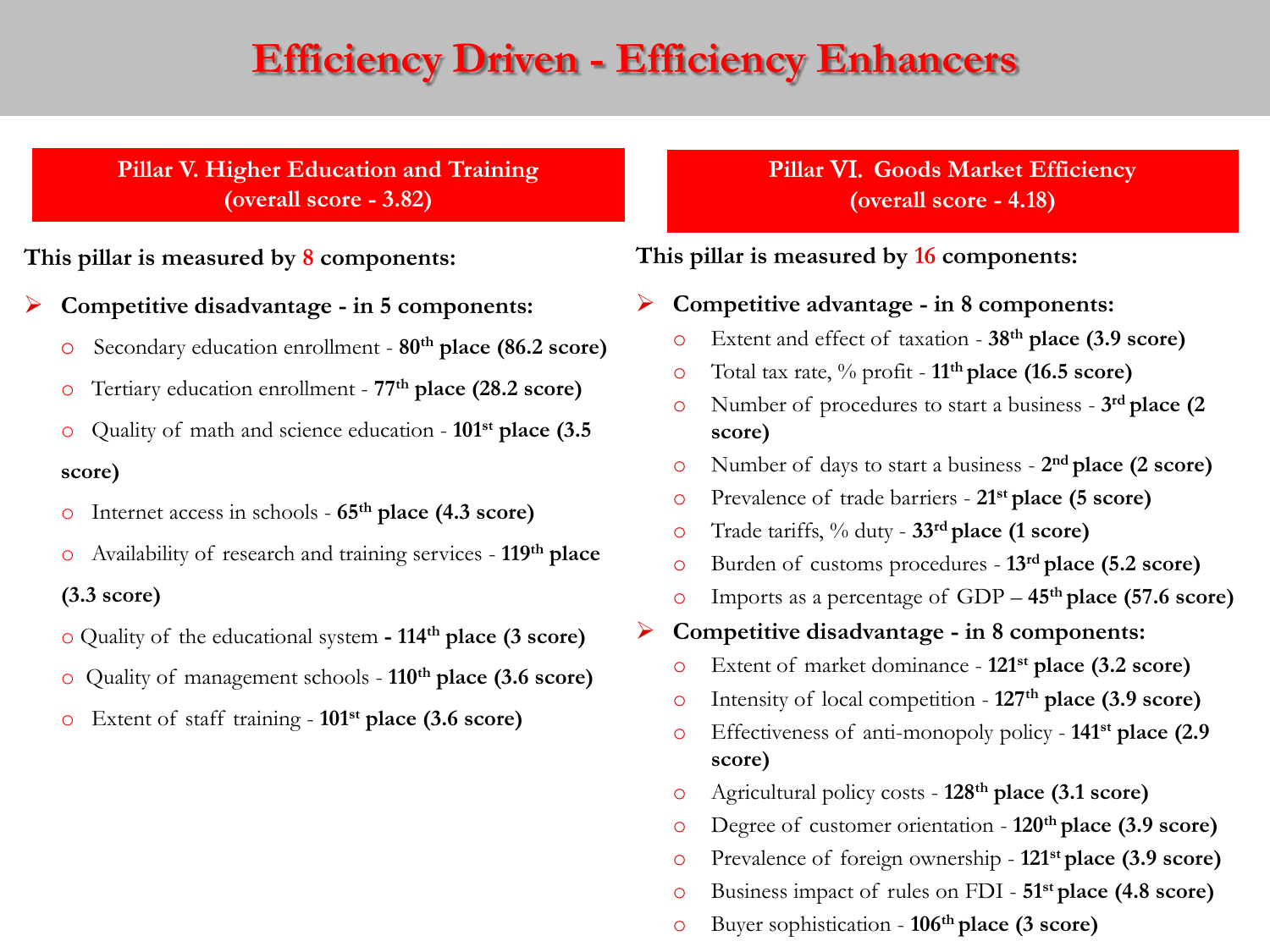### **Efficiency Driven - Efficiency Enhancers**

#### **Pillar VII. Labor Market Efficiency (overall score - 4.67)**

**This pillar is measured by 8 components:**

- **Competitive advantage - in 3 components:**
	- o Flexibility of wage determination **42nd place (5.4 score)**
	- o Hiring and firing practices **9 th place (5 score)**
	- o Redundancy costs, weeks of salary **13th place (4 score)**

#### **Competitive disadvantage - in 5 components:**

- o Cooperation in labor-employer relations **63rd place (4.3 score)**
- o Pay and productivity **55th place (4.1 score)**
- o Reliance on professional management **92nd place (3.9 score)**
- o Brain drain **104th place (3 score)**
- o Women in labor force, ratio to men **79th place (0.77 score)**

**Pillar VIII. Financial Market Development (overall score - 3.79)** 

#### **This pillar is measured by 8 components:**

- **Competitive advantage - in 1 component:**
- o Legal rights index **24th place (8 score)**

#### **Competitive disadvantage - in 7 components:**

- o Availability of financial service **100th place (3.9 score)**
- o Financing through local equity market **126th place (2.4 score)**
- o Ease of access to loans **93rd place (2.5 score)**
- o Venture capital availability **104th place (2.2 score)**
- o Soundness of banks **92nd place (4.7 score)**
- o Regulation of securities exchanges **119th place (3.3 score)**
- o Affordability of financial services **85th place (3.9 score)**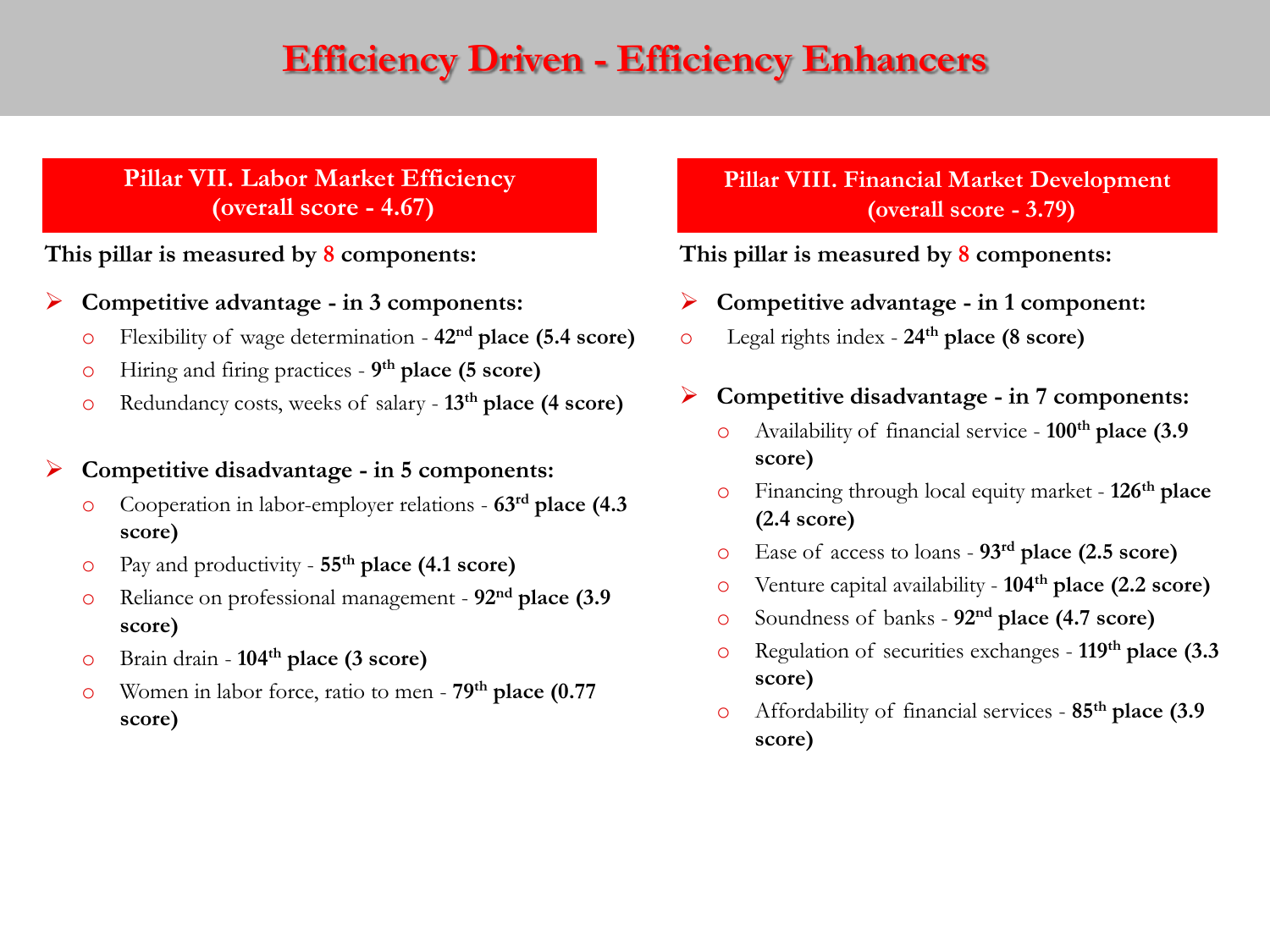### **Efficiency Driven - Efficiency Enhancers**

**Pillar IX. Technological Readiness**

**This pillar is measured by 7 components:**

- **Competitive advantage - in 1 component:**
	- o Mobile broadband subscriptions **48th place (20.5 score)**

**Competitive disadvantage - in 6 components:**

- o Availability of latest technologies **94th place (4.6 score)**
- o Firm-level technology absorption **123rd place (4 score)**
- o FDI and technology transfer **101st place (4.2 score)**
- o Individuals using internet **75th place (36.6 score)**
- o Broadband internet subscriptions **66th place (7.6 score)**
- o Internet bandwidth **70th place (15.8 score)**

**(overall score – 3.71) Pillar** X. **Market Size (overall score - 2.87)**

**This pillar is measured by 2 components:**

- **Competitive disadvantage - in 2 components:**
	- o Domestic market size index **96th place (2.7 score)**
	- o Foreign market size index **114th place (3.2 score)**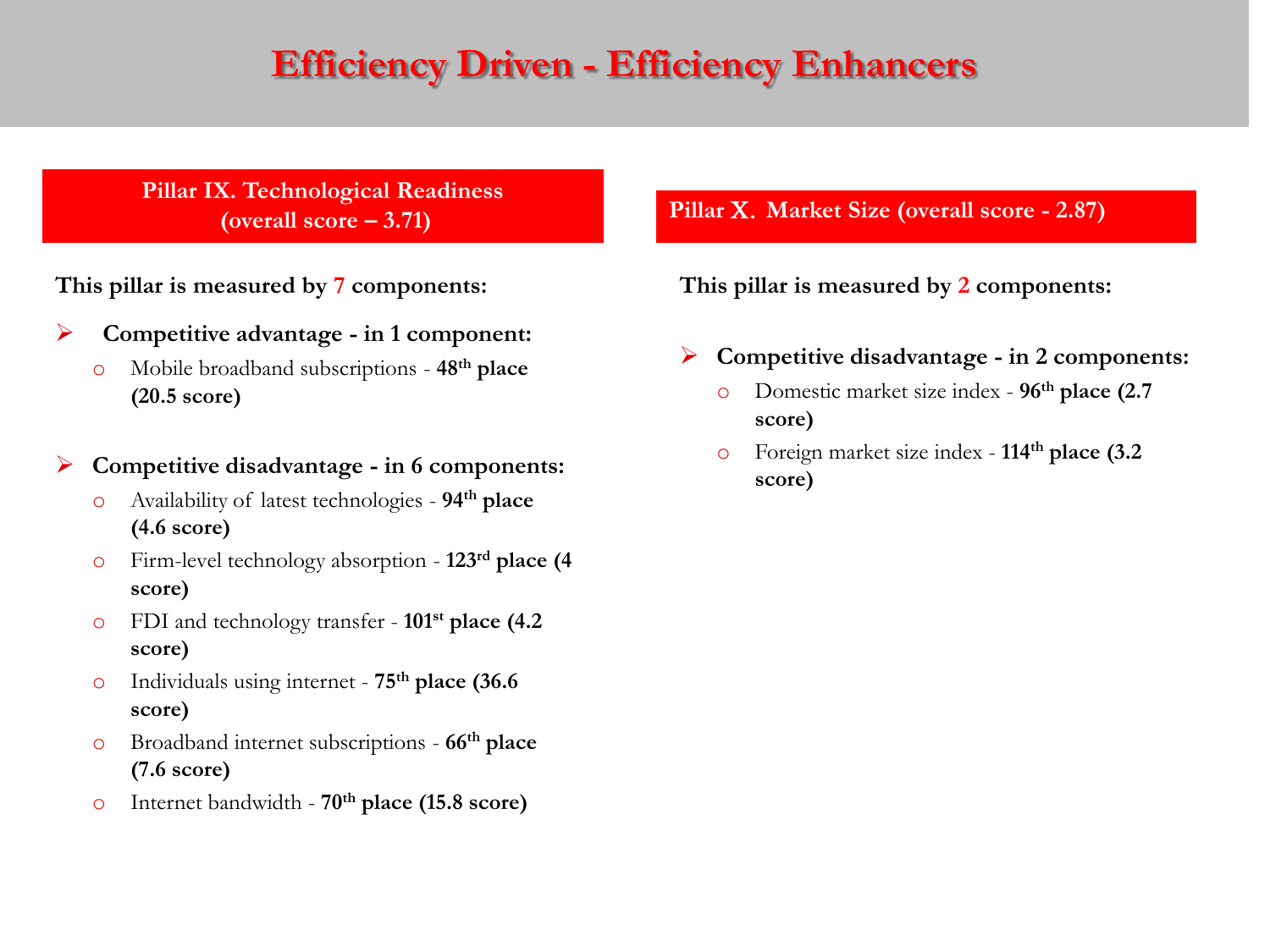### **Innovation Driven - Innovation & Sophistication Factors**

### **Pillar XI. Business Sophistication (overall score - 3.40)**

**This pillar is measured by 9 components:**

- **Competitive disadvantage - in 9 components:**
	- o State of cluster development **116th place (3 score)**
	- o Local supplier quality **131st place (3.6 score)**
	- o Local supplier quantity **137th place (3.7 score)**
	- o Nature of competitive advantage **81st place (3.3 score)**
	- o Value chain breadth **84th place (3.4 score)**
	- o Control on international distribution **105th place (3.6 score)**
	- o Production process sophistication **112th place (3.1 score)**
	- o Extent of marketing **104th place (3.6 score)**
	- o Willingness to delegate authority **127th place (3 score)**

### **Pillar XII. R&D Innovation (overall score - 2.60)**

### **This pillar is measured by 7 components:**

- **Competitive disadvantage - in 7 components:**
	- o Capacity for innovation **142nd place (1.9 score)**
	- o Quality of scientific research institutions **143rd place (1.9 score)**
	- o Company spending on R&D **144th place (1.7 score)**
	- o University-industry collaboration in R&D **143rd place (1.9 score)**
	- o Availability of scientists and engineers **140th place (2.7 score)**
	- o PCT patent applications **106th place (0 score)**
	- o Government procurement of advanced technology products - **143rd place (2.1 score)**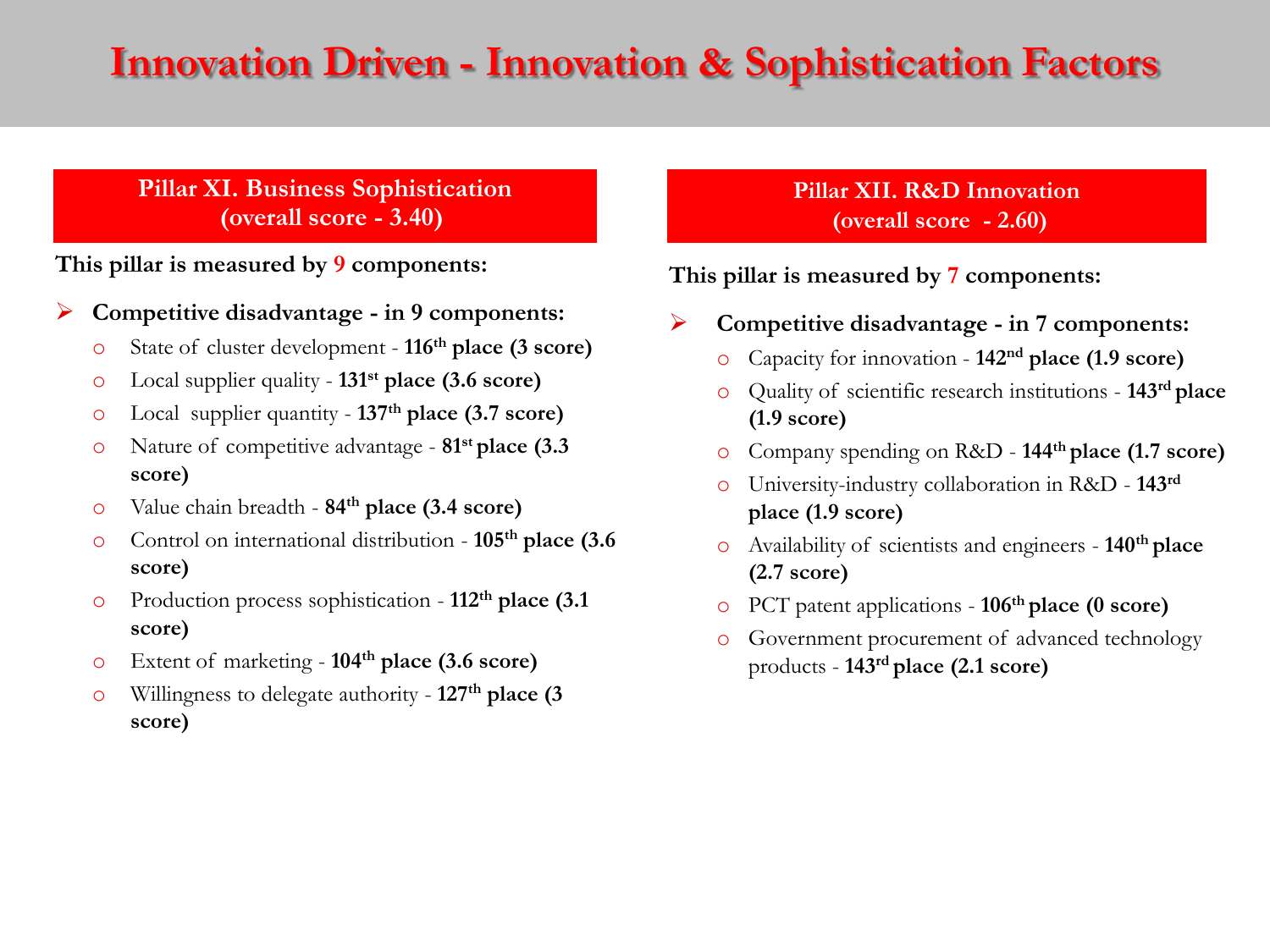### **GCI – Problematic Factors for Doing Business**

#### **The Most Problematic Factors for Doing Business**